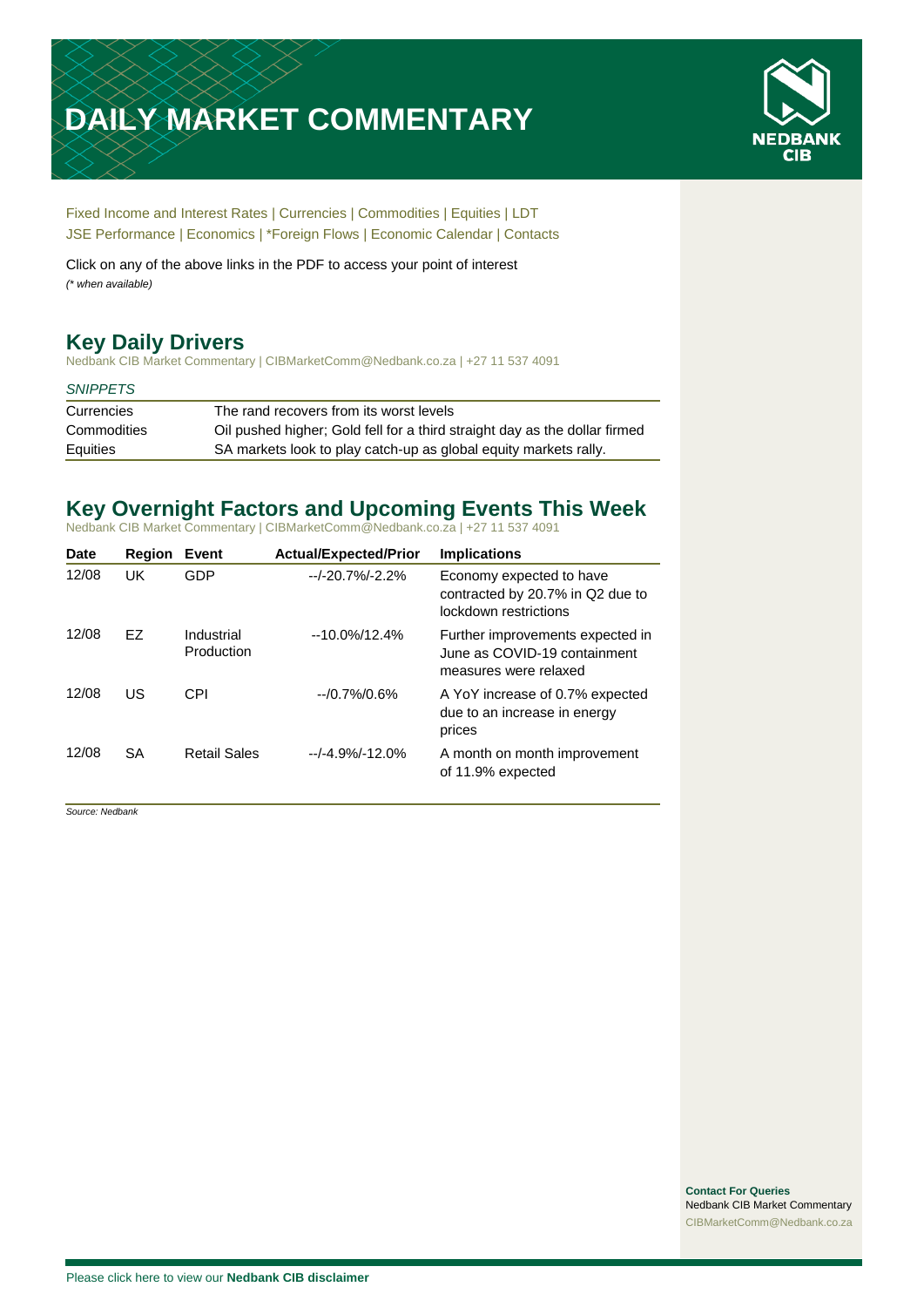## <span id="page-1-0"></span>**Fixed Income and Interest Rates**

Bond flow sales |+2711 535 4021 | Corporate Money Markets | +2711 535 4007 | Business Bank Money Markets | +2711 535 4006

| <b>Bonds</b>                  | <b>Last price</b> | Δ<br>1d  | Δ<br><b>MTD</b> | Δ<br><b>YTD</b> | Δ<br>12Month | <b>MTD</b> trend |
|-------------------------------|-------------------|----------|-----------------|-----------------|--------------|------------------|
|                               | %                 | bps      | bps             | bps             | bps          |                  |
|                               |                   |          |                 |                 |              |                  |
| R208-0,6 yrs                  | 3,55              | $-1,25$  | 0,35            | $-318,75$       | $-321,15$    | ۸                |
| R186-6,4 yrs                  | 7.40              | $-7,25$  | $-11,05$        | $-84,65$        | $-97,45$     | ψ                |
| R2030-9,5 yrs                 | 9,21              | $-5,05$  | $-1,85$         | 19,45           | 16,05        | ψ                |
| R2048-27,5 yrs                | 11,47             | $-3,35$  | 1,65            | 139,45          | 153,85       | ۸                |
| US 10 yr                      | 0,58              | 0,41     | 5,23            | $-133,80$       | $-116,42$    | φ                |
| <b>UK 10 yr</b>               | 0,13              | $-0,80$  | 2,70            | $-69,10$        | $-35,30$     | ۸                |
| German 10 yr                  | $-0,53$           | $-1,70$  | $-0,20$         | $-34,10$        | 5,00         | ψ                |
| Japan 10 yr                   | 0,03              | 1,40     | 0,60            | 3,70            | 24,30        | φ                |
|                               |                   | Δ        | Δ               | Δ               | Δ            |                  |
| <b>Money Market</b>           | Last price        | 1d       | <b>MTD</b>      | <b>YTD</b>      | 12Month      | <b>MTD</b> trend |
|                               | $\frac{9}{20}$    | bps      | bps             | bps             | bps          |                  |
| SA repo rate                  | 3,50              |          |                 | $-300,00$       |              | ۰                |
|                               |                   | 0,00     | 0,00            |                 | $-300,00$    |                  |
| SA prime rate                 | 7,00              | 0,00     | 0,00            | $-300,00$       | $-300,00$    | ۰                |
| SA CPI (MTD = previous month) | 2,20              |          | 10,00           | $-180.00$       | $-230,00$    |                  |
| SA 3m JIBAR                   | 3,53              | $-5,00$  | $-13,30$        | $-327,50$       | $-331,70$    | ۸                |
| SA 3m NCD                     | 3,50              | $-10,00$ | $-12,50$        | $-332,50$       | $-335,00$    | ψ                |
| SA 6m NCD                     | 3,58              | $-7,50$  | $-20,00$        | $-375,00$       | $-375,00$    | ψ                |
| SA 12m NCD                    | 3,90              | $-10,00$ | $-25,00$        | $-372.50$       | $-377,50$    | ψ                |
| US 3m LIBOR                   | 0,25              | 0,93     | 0,38            | $-165,59$       | $-193,20$    | ψ                |
| UK 3m LIBOR                   | 0,07              | $-0,20$  | $-1,18$         | $-71,90$        | $-69,84$     | ۸                |
| Japan 3m LIBOR                | $-0,05$           | 0,28     | 0,28            | $-0,50$         | 4,55         | ψ<br>φ           |

| <b>FRAs and Swaps</b>            | Last price     | Δ<br>1d | Δ<br><b>MTD</b> | Δ<br><b>YTD</b> | Δ<br>12Month | <b>MTD</b> trend |
|----------------------------------|----------------|---------|-----------------|-----------------|--------------|------------------|
|                                  | %              | bps     | bps             | bps             | bps          |                  |
| 3X6 FRA                          | 3,33           | 0,00    | $-16,00$        | $-328,00$       | $-347,50$    | ψ                |
| 6X9 FRA                          | 3,32           | 0,00    | 4,00            | 3,00            | 4,00         | ۸                |
| <b>9X12 FRA</b>                  | 3,41           | 0,00    | $-17,00$        | $-308,00$       | $-325,50$    | ψ                |
| 18X21 FRA                        | 3,98           | 0,00    | $-14,00$        | $-259.50$       | $-280,00$    | ψ                |
| SA 2yr Swap                      | 3,62           | 0,00    | $-16,00$        | $-296,50$       | $-313,20$    | ψ                |
| SA 3yr Swap                      | 4,02           | $-8,50$ | $-13,00$        | $-265,50$       | $-277,00$    | ψ                |
| SA 5yr Swap                      | 4,96           | 1,00    | $-12,00$        | $-199,00$       | $-218,00$    | ψ                |
| SA 10yr Swap                     | 6,93           | $-0,50$ | $-8,50$         | $-75,00$        | $-87,50$     | ψ                |
| SA 15yr Swap                     | 7,72           | $-2,00$ | $-8,00$         | $-34,00$        | $-40,50$     | ىل               |
|                                  |                |         |                 |                 |              |                  |
|                                  |                | Δ       | Δ               | Δ               | Δ            | <b>MTD</b> trend |
| <b>Spreads</b>                   | Last price     | 1d      | <b>MTD</b>      | <b>YTD</b>      | 12Month      |                  |
|                                  | $\frac{9}{20}$ | bps     | bps             | bps             | bps          |                  |
| 2v10v                            | $-3,31$        | 0,50    | $-7,50$         | $-221,50$       | $-225,70$    | ψ                |
| 3v10y                            | $-2,92$        | $-8,00$ | $-4,50$         | $-190,50$       | $-189,50$    | ψ                |
| R2030-R208                       | 5.66           | $-3,80$ | $-2,20$         | 338,20          | 337,20       | ψ                |
| R2048-R2030                      | 2,26           | 1,70    | 3,50            | 120,00          | 137,80       | ۸                |
| 5y-R2030                         | $-4,25$        | 6,05    | $-10,15$        | $-218,45$       | $-234,05$    | ψ                |
| 10y-R2030                        | $-2,28$        | 4,55    | $-6,65$         | $-94,45$        | $-103,55$    | ψ                |
| 15y-R2030                        | $-1,49$        | 3,05    | $-6,15$         | $-53,45$        | $-56,55$     | ψ                |
| SA 5yr CDS spread - basis points | 313,00         |         | 2,00            | 146,50          | 113,50       | ۸                |

#### **US 10 Year Yield SA 10 Year Yield**



*Source: Bloomberg, Nedbank Source: Bloomberg, Nedbank*

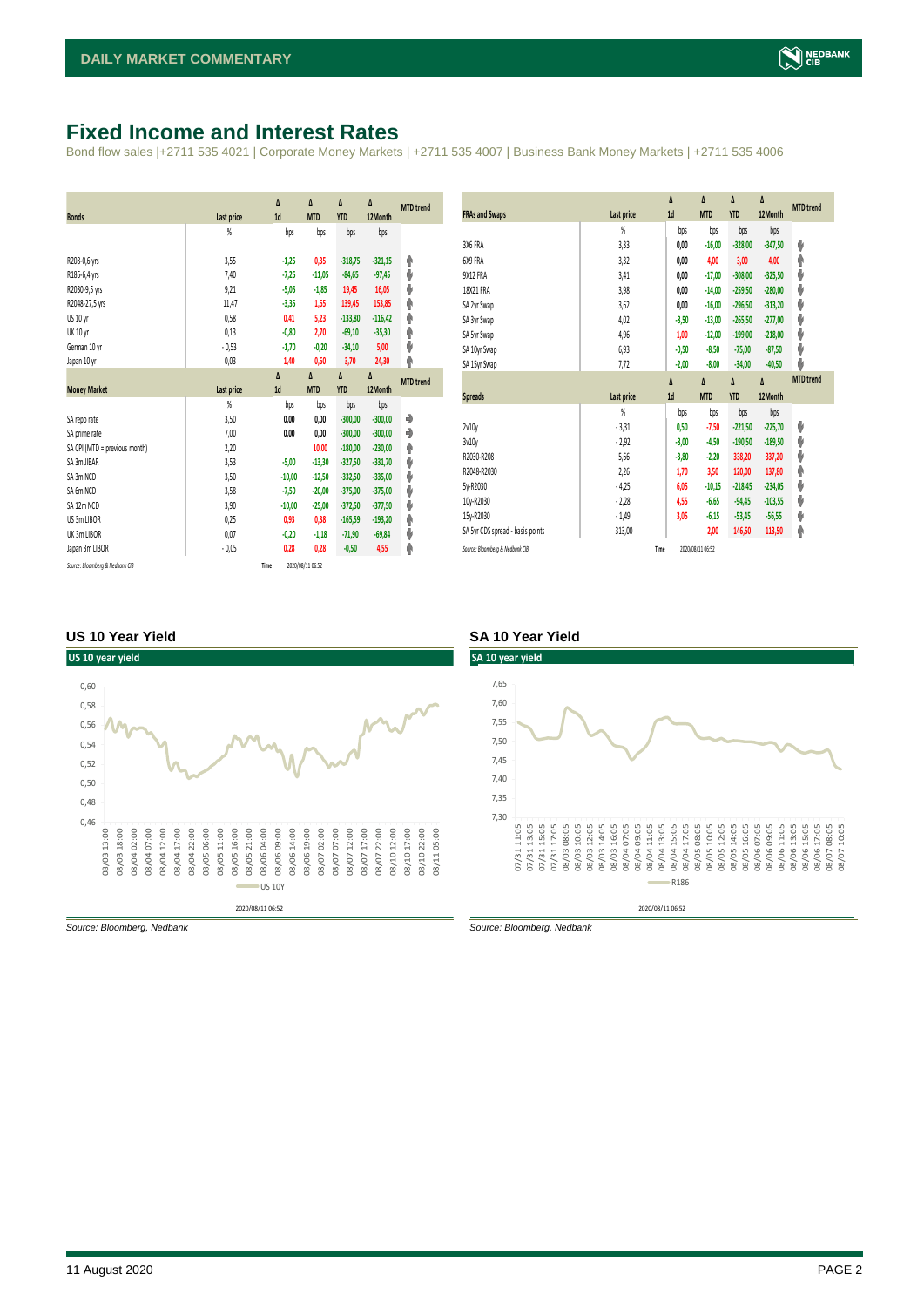

## <span id="page-2-0"></span>**Currencies**

Business Banking FX | +27 11 535 4003 | Corporate FX | +2711 535 4002 | Institutional FX | +2711 535 4005

- The final session of the week saw the rand trading in the low 17.50s at the time of the open. The local unit traded in a relatively limited range on the day, touching a high of 17.6625, and ending the week trading around the 17.5800 level. Yesterday, the rand came under some pressure to trade to a high of 17.7800 in a limited liquidity environment before recovering most of its losses, to currently trade at 17.6250. The EURZAR is trading at 20.7145 and the GBPZAR is currently trading at 23.0615.
- The international markets continued to trade within relatively limited ranges. The EURUSD has drifted steadily lower since trading above the 1.1900 level last week; this morning, it currently trades at 1.1748. The GBPUSD also lost ground, having traded to a high of 1.3185 last week; this morning, it currently trades at 1.3085. Gold has also relinquished some of its recent gains; on Friday, it opened the session at 2,065.50; this morning, it is currently trading at 2,015.25.
- Data releases scheduled for today: locally, we have manufacturing production; from Europe, we have German and Eurozone ZEW releases; from the UK, we have employment data; and from the US, we have the NFIB small business index and PPI.
- Although the rand traded steadily on the back foot over the last week, it has yet to make an attempt on the 18.0000 level. The larger foreign exchange markets are struggling to maintain momentum in any direction at this time, although there have not been any significant catalysts of late.

| <b>Majors</b>                   | Last price | $X\Delta$<br>$-1d$ | $X\Delta$<br><b>MTD</b> | $% \Delta$<br><b>YTD</b> | $% \Delta$<br>12Month | <b>MTD</b> trend | <b>USD trend</b>    |
|---------------------------------|------------|--------------------|-------------------------|--------------------------|-----------------------|------------------|---------------------|
| GBPUSD                          | 1,31       | 0,10               | 0,01                    | $-1,29$                  | 8,36                  | ٠                | USD weakness        |
| <b>EURUSD</b>                   | 1,18       | 0.12               | $-0,22$                 | 4,81                     | 4,80                  | v                | USD strength        |
| <b>USDJPY</b>                   | 106,08     | 0,11               | 0,24                    | 2,39                     | 0,74                  | ٠                | USD strength        |
| <b>USDAUD</b>                   | 1,39       | $-0,47$            | $-0,55$                 | $-2,32$                  | $-6,01$               | ı                | USD weakness        |
|                                 |            | $X\Delta$          | $X\Delta$               | $% \Delta$               | $% \Delta$            | <b>MTD</b> trend | <b>ZAR trend</b>    |
| <b>Rand crosses</b>             | Last price | $-1d$              | <b>MTD</b>              | <b>YTD</b>               | 12Month               |                  |                     |
| <b>USDZAR</b>                   | 17,63      | $-0,35$            | 3,15                    | 20,58                    | 13,19                 | ٠                | <b>7AR</b> weakness |
| GBPZAR                          | 23,07      | $-0,26$            | 3,17                    | 19,52                    | 19,90                 | ٠                | <b>7AR</b> weakness |
| EURZAR                          | 20.72      | $-0.23$            | 2.95                    | 24.22                    | 17.15                 | ٠                | <b>7AR</b> weakness |
| AUDZAR                          | 12,66      | 0,11               | 3,68                    | 22,29                    | 18,40                 | ٠                | <b>7AR</b> weakness |
| ZARJPY                          | 6,02       | 0.44               | $-3,04$                 | $-28,85$                 | $-14,34$              | ۵                | <b>7AR</b> weakness |
|                                 |            | X <sub>A</sub>     | X <sub>A</sub>          | $% \Delta$               | $% \Delta$            | <b>MTD</b> trend | <b>ZAR trend</b>    |
| <b>African FX</b>               | Last price | $-1d$              | <b>MTD</b>              | <b>YTD</b>               | 12Month               |                  |                     |
| ZARMWK (Malawian kwacha)        | 41,91      | 0,36               | $-3,09$                 | $-25,73$                 | $-14,55$              | ÷                | <b>7AR</b> weakness |
| ZARBWP (Botswana pula)          | 0.67       | 0.36               | $-0,64$                 | $-13,01$                 | $-7,95$               | v                | <b>7AR</b> weakness |
| ZARKES (Kenyan shilling)        | 6,13       | 0.35               | $-2,76$                 | $-17,91$                 | $-10,12$              | Φ                | <b>7AR</b> weakness |
| ZARMUR (Mauritian rupee)        | 2,26       | 0.46               | $-3,18$                 | $-15,13$                 | $-4,06$               | v                | <b>7AR</b> weakness |
| ZARNGN (Nigerian naira)         | 21,56      | 0.36               | $-5,73$                 | $-20,84$                 | $-10,28$              | v                | ZAR weakness        |
| ZARGHS (Ghanian cedi)           | 0.33       | 0.37               | $-3.30$                 | $-24.52$                 | $-8,90$               | U                | <b>7AR</b> weakness |
| ZARZMW (Zambian kwacha)         | 1.04       | 0.36               | $-2,51$                 | 3.91                     | 18,31                 | v                | ZAR weakness        |
| ZARMZN (Mozambican metical)     | 4.03       | 0.36               | $-2.98$                 | $-9,21$                  | 1.23                  | ı                | ZAR weakness        |
|                                 |            | $X\Delta$          | $X\Delta$               | $% \Delta$               | $% \Delta$            | <b>MTD</b> trend | <b>USD trend</b>    |
| <b>Emerging Market FX</b>       | Last price | $-1d$              | <b>MTD</b>              | <b>YTD</b>               | 12Month               |                  |                     |
| <b>USDBRL (Brazilian Real)</b>  | 5,48       | 0,78               | 4,75                    | 26,47                    | 27,31                 | ٠                | USD strength        |
| USDTRY (Turkish Lira)           | 7,29       | 0,08               | 4,34                    | 18,36                    | 23,66                 | ٠                | USD strength        |
| <b>USDMXN</b> (Mexican Peso)    | 22,41      | $-0.18$            | 0,58                    | 15.53                    | 12,51                 | ٠                | USD strength        |
| <b>USDINR</b> (Indian Rupee)    | 74,83      | $-0,10$            | 0,02                    | 4,61                     | 5,40                  | ٠                | USD strength        |
| <b>USDRUB (Russian Ruble)</b>   | 73.45      | $-0.37$            | $-1,27$                 | 15.61                    | 10,94                 | s                | <b>USD</b> weakness |
| Source: Bloomberg & Nedbank CIB |            | Time               | 2020/08/11 06:52        |                          |                       |                  |                     |

• Possible trading range for the rand today: 17.4000 to 17.8000

*\*Please note that the sign on the % change reflects the change on the headline number. The narrative indicates the trend direction over the month. For trade in any of these currencies, contact our FX dealing desks*





*Source: Bloomberg, Nedbank Source: Bloomberg, Nedbank*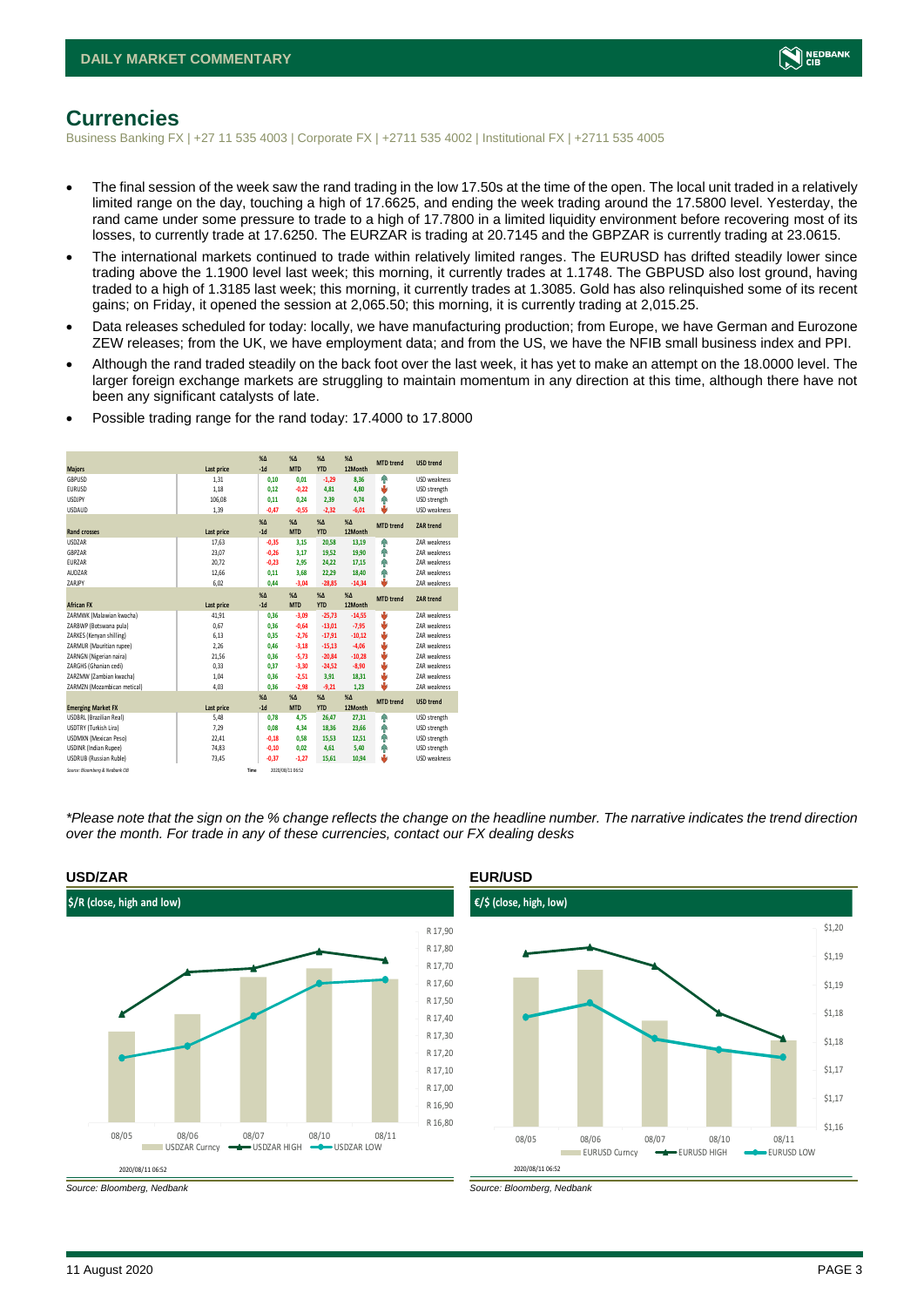

## <span id="page-3-0"></span>**Commodities**

Nedbank CIB Market Commentary | CIBMarketComm@Nedbank.co.za | +27 11 537 4091| +27 11 535 4038

- Oil pushed higher following the biggest daily advance in a week as Saudi Aramco's upbeat assessment of the crude market and signs the spread of the coronavirus in the U.S. is decelerating aided sentiment. Futures rose past \$42 a barrel after climbing 1.8% Monday.
- Gold fell for a third straight day as the dollar firmed. Spot gold -0.5% to \$2,017.63/oz after -0.4% on Monday and -1.4% on Friday.
- Spot silver -1% at \$28.8450/oz after +2.9% on Monday. Base metals are mixed in early Asian trade, as support from fresh signs of a recovery in China's economy is partly offset by the festering U.S.-China tensions. 3M LME copper contract is flat at \$6,399 a metric ton, while the aluminium contract is down 0.6% at \$1,776 a ton.

| <b>Commodities</b>              | Last price | $% \Delta$<br>$-1d$ | $\%$ $\Delta$<br><b>MTD</b> | $%$ $\Delta$<br><b>YTD</b> | $%$ $\Delta$<br>12Month | <b>MTD</b> trend |
|---------------------------------|------------|---------------------|-----------------------------|----------------------------|-------------------------|------------------|
| Brent near future (\$)          | 45,20      | 0,47                | 4,39                        | $-31,52$                   | $-22,77$                | q,               |
| WTI crude (\$)                  | 42,26      | 0,76                | 4,94                        | $-30,79$                   | $-22,46$                | η,               |
| Gold spot (\$)                  | 2017,40    | $-0,49$             | 2,10                        | 32,96                      | 33,50                   | 4                |
| Platinum spot (\$)              | 984,28     | $-0,18$             | 8,74                        | 1,83                       | 14,73                   | q,               |
| SA white maize spot (R)         | 2817,00    | 0,64                | 4,29                        | 8,35                       | $-5,63$                 | q,               |
| Source: Bloombera & Nedbank CIB |            | Time                | 2020/08/11 06:52            |                            |                         |                  |



2020/08/11 06:52

*Source: Bloomberg, Nedbank*



#### *Source: Bloomberg, Nedbank Source: Bloomberg, Nedbank*

#### **Platinum vs. Gold Brent Crude vs. West Texas Intermediate**

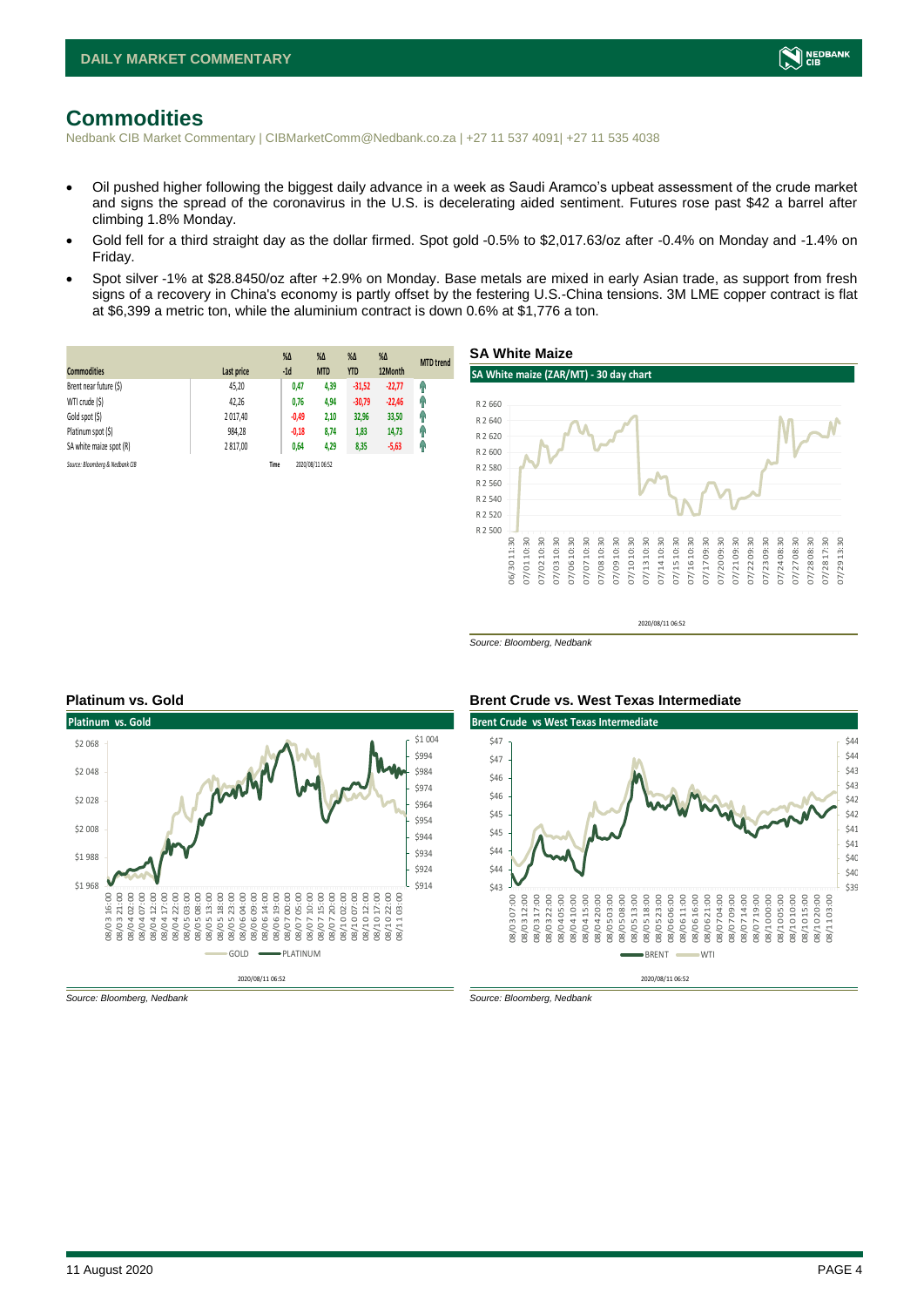<span id="page-4-0"></span>Cash equities | +2711 535 4030/31

#### **South Africa**

- The market was closed for the Women's Day holiday.
- On Friday, the Top40 closed -1.7% (Resi -1.9%, Fini +0.1% and Indi -2%).
- The value traded was R20.5bn, and the rand was hovering around 17.63 to the USD at the close.

#### **UK/Europe**

- European markets swung between gains and losses before closing in positive territory.
- Markets rallied on positive data from the US last week and China on Monday morning.
- Energy and financials led the market, while information technology and healthcare posted losses.

### **USA**

- The major US indices recovered earlier losses and closed with marginal gains (Nasdaq +1.5%, Dow +0.9% and S&P 500 +0.7%).
- The Dow jumped +1.3%, the S&P 500 rose +0.3% and the Nasdaq fell -0.4%.
- Of the 451 S&P 500 companies that have reported, 63% have had sales surprises and 84% have had earnings surprises.

### **Asia**

- Asian markets are trading higher this morning, following a positive close on Wall Street last night; the MSCI AC Asia Pacific ex-Japan is up +0.6%.
- The Australian ASX 200 is up  $+0.5$ %, with BHP up  $+0.9$ %.
- Tencent is currently up +2.5% in Hong Kong this morning.

| <b>Developed Markets</b>        | Last price   | $\%$ $\Delta$<br>$-1d$ | $\%$ $\Delta$<br><b>MTD</b> | $% \Delta$<br><b>YTD</b> | $\%$ $\Delta$<br>12Month | 2019<br>Performance | <b>MTD</b> trend |
|---------------------------------|--------------|------------------------|-----------------------------|--------------------------|--------------------------|---------------------|------------------|
| Dow Jones                       | 27 791,44    | 1,30                   | 5,16                        | $-2,62$                  | 5,72                     | 22,34               | ٨                |
| Nasdao                          | 10 968.36    | $-0,39$                | 2.08                        | 22,24                    | 37.81                    | 35,23               | ۸                |
| S&P 500                         | 3 3 6 0, 4 7 | 0,27                   | 2, 73                       | 4,01                     | 15,14                    | 28,88               | Ĥ                |
| DJ Eurostoxx 50                 | 3 2 5 9, 7 1 | 0.22                   | 2.69                        | $-12,96$                 | $-2,22$                  | 25,12               | ŧ                |
| DAX                             | 12 687.53    | 0.10                   | 3.04                        | $-4,24$                  | 8.50                     | 25,22               | ۸                |
| CAC.                            | 4 9 09, 51   | 0,41                   | 2,63                        | $-17,87$                 | $-7,85$                  | 26,46               | Ĥ                |
| <b>FTSE</b>                     | 6050,59      | 0,31                   | 2,59                        | $-19,78$                 | $-16,59$                 | 12,00               | ۸                |
| ASX200                          | 6 136.00     | 0.42                   | 3.51                        | $-8,20$                  | $-6.81$                  | 13,38               | Ĥ                |
| Nikkei 225                      | 22 751,12    | 1,89                   | 4.80                        | $-3,83$                  | 9,99                     | 20,93               | ۸                |
| MSCI World                      | 2 3 6 0, 8 7 | 0,21                   | 2,42                        | 0,10                     | 10,56                    | 25,19               | ۸                |
|                                 |              | $\%$ $\Delta$          | $\%$ $\Delta$               | $\%$ $\Delta$            | $\%$ $\Delta$            | 2019                |                  |
| <b>Emerging Markets</b>         | Last price   | $-1d$                  | <b>MTD</b>                  | <b>YTD</b>               | 12Month                  | Performance         | <b>MTD</b> trend |
| Hang Seng                       | 24 962,48    | 2,40                   | 1,49                        | $-11,45$                 | $-3,77$                  | 9,07                | ۸                |
| Shanghai                        | 3 3 9 0, 3 7 | 0,33                   | 2,43                        | 11,15                    | 22,19                    | 23,72               | ٨                |
| Brazil Bovespa                  | 103 444,50   | 0,65                   | 0,52                        | $-10,55$                 | $-0,53$                  | 27,07               | ٨                |
| India - NSE                     | 38 441,79    | 0,68                   | 2,22                        | $-6,82$                  | 2,29                     | 14,38               | ۸                |
| Russia Micex                    | 2960,78      | $-0,39$                | 1.69                        | $-2,79$                  | 10,49                    | 28,21               | ۸                |
| <b>MSCI Emerging</b>            | 1086,45      | $-0,26$                | 0,70                        | $-2,53$                  | 10,73                    | 15,38               | ۸                |
|                                 |              | $\%$                   | $\%$ $\Delta$               | $\%$ $\Delta$            | $\%$                     | 2019                | <b>MTD</b> trend |
| <b>SA Indices</b>               | Last price   | $-1d$                  | <b>MTD</b>                  | <b>YTD</b>               | 12Month                  | Performance         |                  |
| <b>JSE All Share</b>            | 56 757,73    | $-1,56$                | 1,86                        | $-0,57$                  | 2,20                     | 8,24                | ۸                |
| Top 40                          | 52 435,65    | $-1,72$                | 2.08                        | 3,19                     | 5,68                     | 8,75                | ۸                |
| Resi 10                         | 58 948.78    | $-1,89$                | 6.10                        | 19,67                    | 33,78                    | 20,01               | ۸                |
| Indi 25                         | 74 671,49    | $-1,98$                | 0,22                        | 7,75                     | 3,65                     | 8,82                | ۸                |
| Fini 15                         | 9897.96      | 0,10                   | $-2,54$                     | $-36,86$                 | $-33,56$                 | $-4,30$             | V                |
| Source: Bloomberg & Nedbank CIB | Time         |                        | 2020/08/11 06:52            |                          |                          |                     |                  |

#### **Short Term Performance of SA Equity Indices**



*Source: Bloomberg, Nedbank*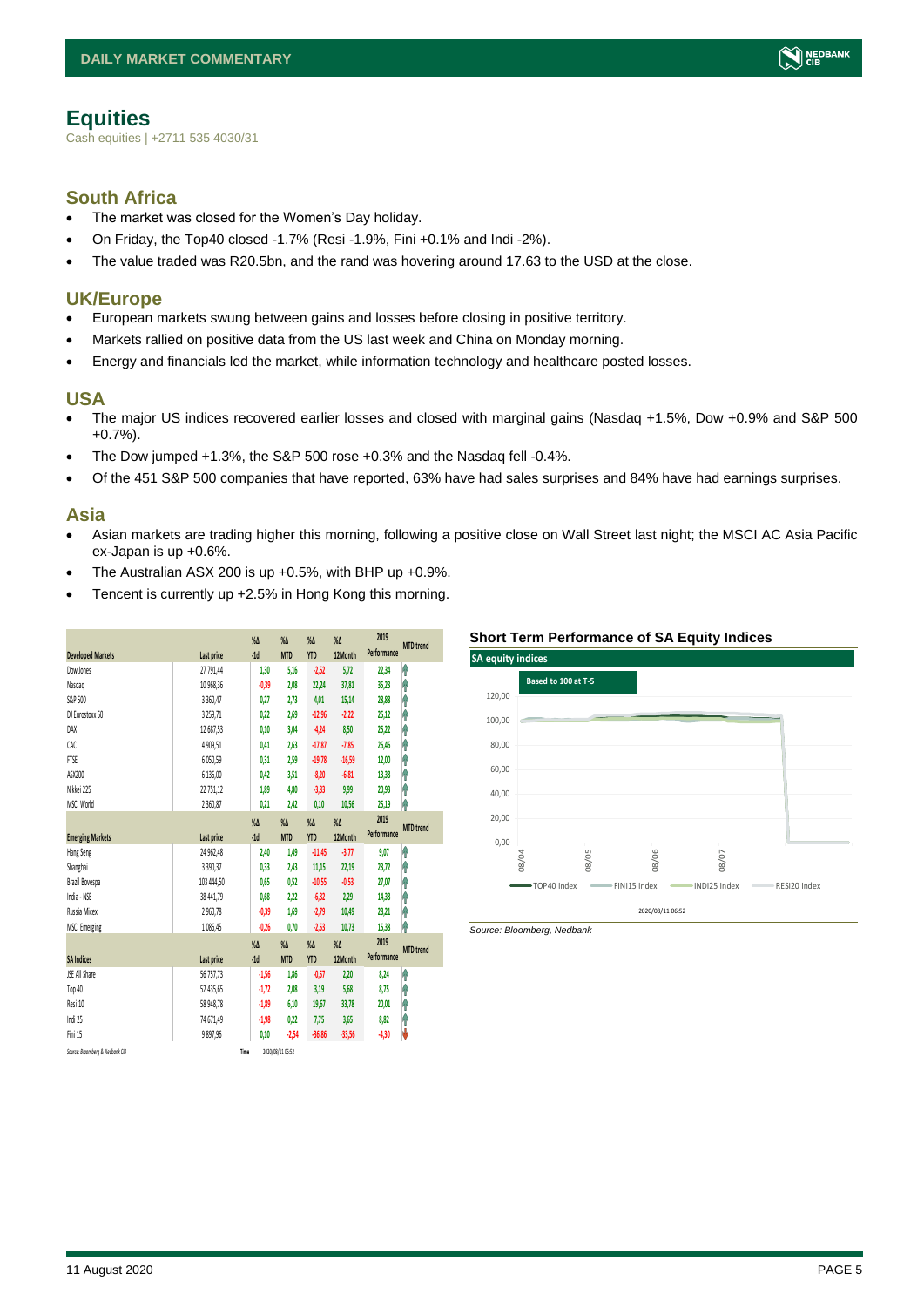## <span id="page-5-0"></span>**Last Day To Trade**

Susan Correia | Scorreia@Nedbankcapital.co.za | +27 11 295 8227

| <b>SHARE CODE</b>     | <b>SHARE NAME</b>      | <b>DIVIDEND / INTEREST RATE</b>      |
|-----------------------|------------------------|--------------------------------------|
| <b>11 August 2020</b> |                        |                                      |
| <b>ALP</b>            | Atlantic Leaf Prop Ltd | Scheme of arrangement @ 1801.7110cps |
| <b>NPKP</b>           | Nampak Ltd 6% Pref     | dividend @ 6cps                      |
| NPP1                  | Nampak Ltd 6.5% Pref   | dividend $@6.5cps$                   |
| <b>OCE</b>            | Oceana Group Ltd       | dividend $@$ 100cps                  |

*Source: JSE*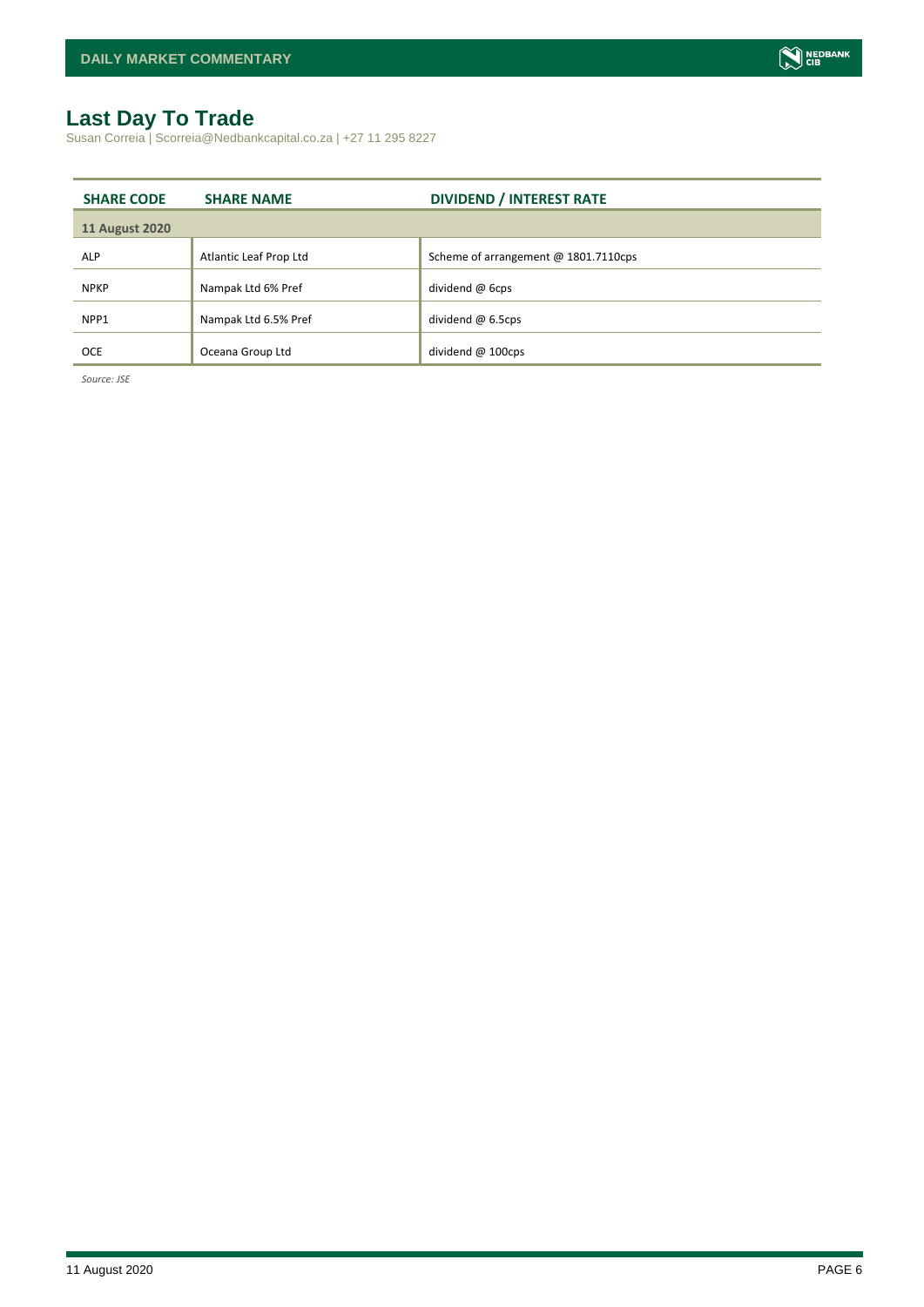## <span id="page-6-0"></span>**JSE Performance**

Nedbank CIB Market Commentary | CIBMarketComm@Nedbank.co.za | +27 11 537 4091

|                                    |            | $\%$ $\Delta$ | %Δ         | %Δ         | %Δ       | 2019        | <b>MTD</b> trend |
|------------------------------------|------------|---------------|------------|------------|----------|-------------|------------------|
| <b>Top40 constituents</b>          | Last price | $-1d$         | <b>MTD</b> | <b>YTD</b> | 12Month  | Performance |                  |
| ABG: Absa Group Ltd                | 76,13      | 0,53          | $-3,97$    | $-49,01$   | $-49,31$ | $-7,74$     | V                |
| AGL : Anglo American Plc           | 432,61     | $-2,50$       | 3,46       | 8,47       | 27,59    | 23,76       | φ                |
| AMS: Anglo American Platinum Ltd   | 1307,63    | $-2,53$       | 0,27       | 2,22       | 50,34    | 143,03      | Ą                |
| ANG: Anglogold Ashanti Ltd         | 540,14     | $-4,00$       | $-2,63$    | 70,66      | 78,57    | 74,14       | ψ                |
| APN : Aspen Pharmacare Holdings Lt | 133,58     | 0,44          | 0,86       | 12,04      | 58,03    | $-11,57$    | φ                |
| BHP: Bhp Group Plc                 | 405,47     | $-0,88$       | 9,63       | 22,95      | 22,19    | 8,56        | φ                |
| BID: Bid Corp Ltd                  | 285,54     | 3,12          | 1,72       | $-13,53$   | $-6,15$  | 24,61       | φ                |
| BTI: British American Tobacco Plc  | 574,62     | $-1,54$       | $-0,28$    | $-3,81$    | 2,61     | 27,29       | ψ                |
| BVT: Bidvest Group Ltd             | 139,89     | 0,10          | 6,04       | $-31,68$   | $-21,09$ | $-1,01$     | Ą                |
| CFR : Financiere Richemont-Dep Rec | 110,40     | 0,59          | 3,62       | 0,79       | $-9,68$  | 16,96       | φ                |
| CLS : Clicks Group Ltd             | 224,12     | $-2,22$       | $-1,82$    | $-12,65$   | 8,43     | 34,02       | ψ                |
| CPI : Capitec Bank Holdings Ltd    | 833,33     | $-0,89$       | $-5,74$    | $-42,38$   | $-24,72$ | 29,35       | ψ                |
| DSY: Discovery Ltd                 | 110,95     | 1,18          | 0,11       | $-8,02$    | $-3,91$  | $-24,51$    | φ                |
| EXX : Exxaro Resources Ltd         | 138,70     | 0,58          | 3,24       | 5,76       | 1,24     | $-4,88$     | φ                |
| FSR: Firstrand Ltd                 | 37,73      | 0,88          | $-2,81$    | $-39,92$   | $-33,81$ | $-4,21$     | ψ                |
| GFI: Gold Fields Ltd               | 235,51     | $-5,35$       | 5,83       | 145,66     | 168,05   | 94,30       | φ                |
| GRT : Growthpoint Properties Ltd   | 13,14      | $-0,08$       | $-1,13$    | $-40,57$   | $-43,09$ | $-5,11$     | V                |
| IMP : Impala Platinum Holdings Ltd | 161,54     | $-0,62$       | 7,07       | 12,56      | 111,72   | 291,28      | φ                |
| INL: Investec Ltd                  | 32,56      | $-2,28$       | $-2,05$    | $-44,75$   | $-42,33$ | 5,01        | V                |
| INP: Investec Plc                  | 32,96      | $-3,46$       | $-2,20$    | $-49,86$   | $-47,91$ | 2,89        | ψ                |
| MCG: Multichoice Group Ltd         | 105,57     | 0,55          | 0,02       | $-9,38$    | $-22,94$ |             | φ                |
| MNP: Mondi Plc                     | 340,48     | 0,58          | 10,65      | 4,35       | 17,52    | 7,31        | h                |
| MRP : Mr Price Group Ltd           | 125,88     | 0,70          | $-0,64$    | $-31,02$   | $-26,96$ | $-25,86$    | ψ                |
| MTN: Mtn Group Ltd                 | 58,84      | $-0,76$       | $-0,51$    | $-28,67$   | $-46,25$ | $-7,31$     | ψ                |
| NED: Nedbank Group Ltd             | 104,46     | 0,76          | $-0,50$    | $-51,26$   | $-52,48$ | $-21,99$    | V                |
| NHM: Northam Platinum Ltd          | 143,00     | 1,06          | 6,69       | 15,68      | 130,09   | 185,76      | φ                |
| NPN : Naspers Ltd-N Shs            | 3 088,39   | $-4,18$       | $-1,87$    | 34,82      | 31,13    | 19,65       | V                |
| NRP : Nepi Rockcastle Plc          | 88,48      | $-0,70$       | $-0,57$    | $-28,55$   | $-32,10$ | 9,58        | ψ                |
| OMU: Old Mutual Ltd                | 11,98      | 2,57          | 4,45       | $-39,06$   | $-34,89$ | $-12,23$    | φ                |
| PRX: Prosus Nv                     | 1676,34    | $-3,82$       | 1,65       | 59,05      |          |             | φ                |
| REM : Remgro Ltd                   | 90,50      | 0,00          | $-2,09$    | $-36,51$   | $-28,54$ | 0,13        | V                |
| RMH : Rmb Holdings Ltd             | 1,37       | $-2,14$       | 0,74       | 1,05       | 16,23    | 1,96        | φ                |
| RNI : Reinet Investments Sca       | 310,83     | 0,36          | $-4,04$    | 12,01      | 22,30    | 27,03       | ψ                |
| SBK: Standard Bank Group Ltd       | 103,18     | $-0,69$       | $-5,00$    | $-38,70$   | $-39,73$ | $-5,87$     | ψ                |
| SHP : Shoprite Holdings Ltd        | 114,56     | 0,57          | 9,55       | $-9,02$    | $-24,58$ | $-33,78$    | φ                |
| SLM : Sanlam Ltd                   | 58,18      | $-0,38$       | $-4,32$    | $-26,45$   | $-18,30$ | $-0,88$     | ψ                |
| SOL: Sasol Ltd                     | 151,64     | 0,64          | 11,30      | $-50,03$   | $-47,53$ | $-28,59$    | φ                |
| SPP: Spar Group Limited/The        | 166,61     | $-0,20$       | 0,98       | $-15,64$   | $-11,25$ | $-4,81$     | Ĥ                |
| SSW : Sibanye Stillwater Ltd       | 50,87      | $-3,33$       | 5,54       | 41,74      | 153,34   | 258,18      | φ                |
| VOD: Vodacom Group Ltd             | 129,65     | 0,26          | 0,95       | 12,45      | 11,83    | $-12,65$    | φ                |
| WHL: Woolworths Holdings Ltd       | 33,37      | 0,91          | 5,17       | $-31,34$   | $-39,19$ | $-11,78$    | φ                |
|                                    |            |               |            |            |          |             |                  |

 $Source: Bloomberg & Nedbank *CB*$ 

2020/08/11 06:52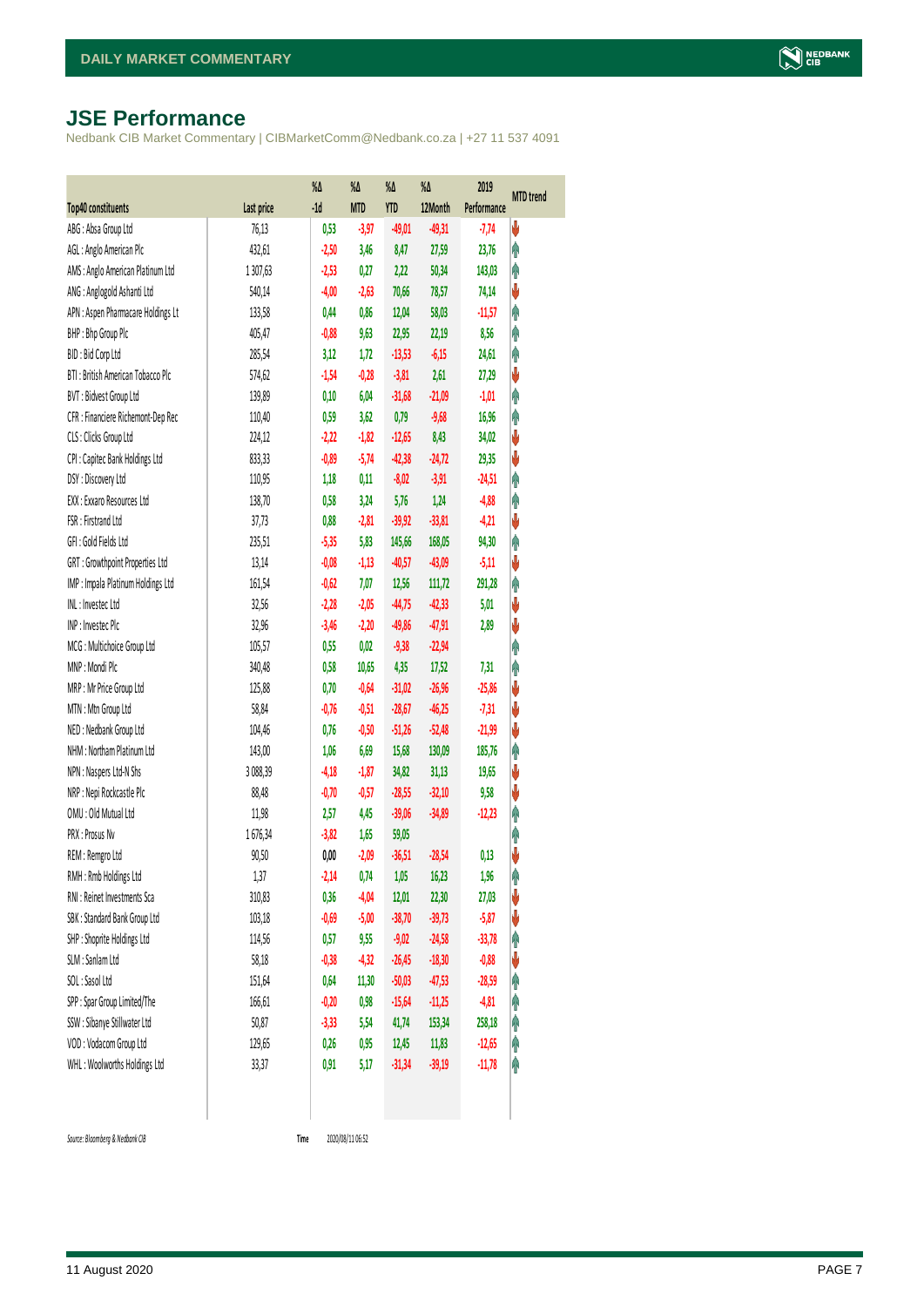## <span id="page-7-0"></span>**Economic Calendar**

Nedbank CIB Market Commentary | CIBMarketComm@Nedbank.co.za | +27 11 537 4091

|                          | Country   | Event                            | Period     | Survey      | Actual                   | Prior       | Revised                  |
|--------------------------|-----------|----------------------------------|------------|-------------|--------------------------|-------------|--------------------------|
| 10-August                |           |                                  |            |             |                          |             |                          |
| 03:30 AM                 | <b>CH</b> | CPI YoY                          | MAY        | 2,60%       | 2,70%                    | 2,50%       |                          |
| 03:30 AM                 | <b>CH</b> | PPI YoY                          | MAY        | $-2,50%$    | $-2,40%$                 | $-3,00%$    |                          |
| 10:30 AM                 | EC        | Sentix Investor Confidence       | JUN        | $-16,0$     | $-13,4$                  | $-18,2$     |                          |
| 04:00 PM                 | US        | JOLTS Job Openings               | APR        | 5300        | 5889                     | 5397        | 5371                     |
| 11-August                |           |                                  |            |             |                          |             |                          |
| 01:50 AM                 | JN        | <b>Trade Balance BoP Basis</b>   | <b>JUN</b> | JPY -110b   | JPY -77b                 | JPY -557b   |                          |
| 01:50 AM                 | JN        | BoP Current Account Adjusted     | <b>JUN</b> | JPY 1001b   | JPY 1049b                | JPY 821b    |                          |
| 08:00 AM                 | UK        | ILO Unemployment Rate 3Mths      | JUN        | 4,20%       |                          | 3,90%       |                          |
| 11:00 AM                 | EC        | <b>ZEW Survey Expectations</b>   | <b>AUG</b> |             |                          | 59,6        |                          |
| 11:00 AM                 | GE        | <b>ZEW Survey Expectations</b>   | AUG        | 55,8        |                          | 59,3        |                          |
| 11:00 AM                 | GE        | ZEW Survey Current Situation     | AUG        | $-69,5$     |                          | $-80,9$     |                          |
| 01:00 PM                 | SA        | Manufacturing Prod NSA YoY       | JUN        | $-25,80%$   |                          | -49,40%     |                          |
| 02:30 PM                 | <b>US</b> | PPI Final Demand YoY             | JUL        | $-0,70%$    |                          | $-0,80%$    |                          |
| 12-August                |           |                                  |            |             |                          |             |                          |
| 01:50 AM                 | JN        | Money Stock M3 YoY               | JUL        | 7,00%       | $\overline{\phantom{a}}$ | 5,90%       |                          |
| 08:00 AM                 | UK        | Industrial Production YoY        | JUN        | $-13,05%$   | $\overline{\phantom{a}}$ | $-20,00%$   |                          |
| 08:00 AM                 | UK        | Manufacturing Production YoY     | JUN        | $-15,00%$   | $\overline{\phantom{a}}$ | $-22,80%$   |                          |
| 08:00 AM                 | UK        | Trade Balance                    | JUN        | GBP 2600m   | $\overline{\phantom{a}}$ | GBP 4296m   |                          |
| 08:00 AM                 | UK        | GDP YoY                          | 2Q P       | $-22,30%$   | $\overline{\phantom{a}}$ | $-1,70%$    |                          |
| 08:00 AM                 | UK        | GDP QoQ                          | 2Q P       | $-20,65%$   | $\overline{a}$           | $-2,20%$    |                          |
| 11:00 AM                 | EC        | Industrial Production WDA YoY    | JUN        | $-11,55%$   | $\overline{\phantom{a}}$ | $-20,90%$   |                          |
| 11:30 AM                 | SA        | <b>SACCI Business Confidence</b> | JUL        |             |                          | 77,8        |                          |
| 01:00 PM                 | SA        | Retail Sales Constant YoY        | JUN        | $-4,90%$    | $\overline{\phantom{a}}$ | $-12,00%$   |                          |
| 02:30 PM                 | US        | Real Avg Weekly Earnings YoY     | JUL        |             | $\overline{a}$           | 4,70%       |                          |
| 02:30 PM                 | US        | Real Avg Hourly Earning YoY      | JUL        |             |                          | 4,10%       |                          |
| 02:30 PM                 | US        | <b>CPI YoY</b>                   | JUL        | 0,70%       |                          | 0,60%       |                          |
| 08:00 PM                 | US        | Monthly Budget Statement         | JUL        | USD -137,5b | $\overline{\phantom{a}}$ | USD -864,1b |                          |
| 13-August                |           |                                  |            |             |                          |             |                          |
| 01:50 AM                 | JN        | PPI YoY                          | JUL        | $-1,10%$    | $\frac{1}{2}$            | $-1,60%$    | $\overline{\phantom{a}}$ |
| 08:00 AM                 | GE        | <b>CPI YoY</b>                   | MAY F      | $-0,10%$    |                          | $-0,10%$    |                          |
| 08:00 AM                 | GE        | Wholesale Price Index YoY        | JUL        |             | $\overline{\phantom{a}}$ | $-3,30%$    |                          |
| 11:30 AM                 | SA        | <b>Gold Production YoY</b>       | JUN        |             |                          | $-20,33%$   |                          |
| 11:30 AM                 | SA        | Platinum Production YoY          | JUN        |             |                          | $-27,30%$   |                          |
| 11:30 AM                 | SA        | Mining Production YoY            | JUN        | $-19,80%$   |                          | $-29,77%$   |                          |
|                          |           |                                  |            |             |                          |             |                          |
| <b>Source: Bloomberg</b> |           | 2020/08/11 06:50                 |            |             |                          |             |                          |